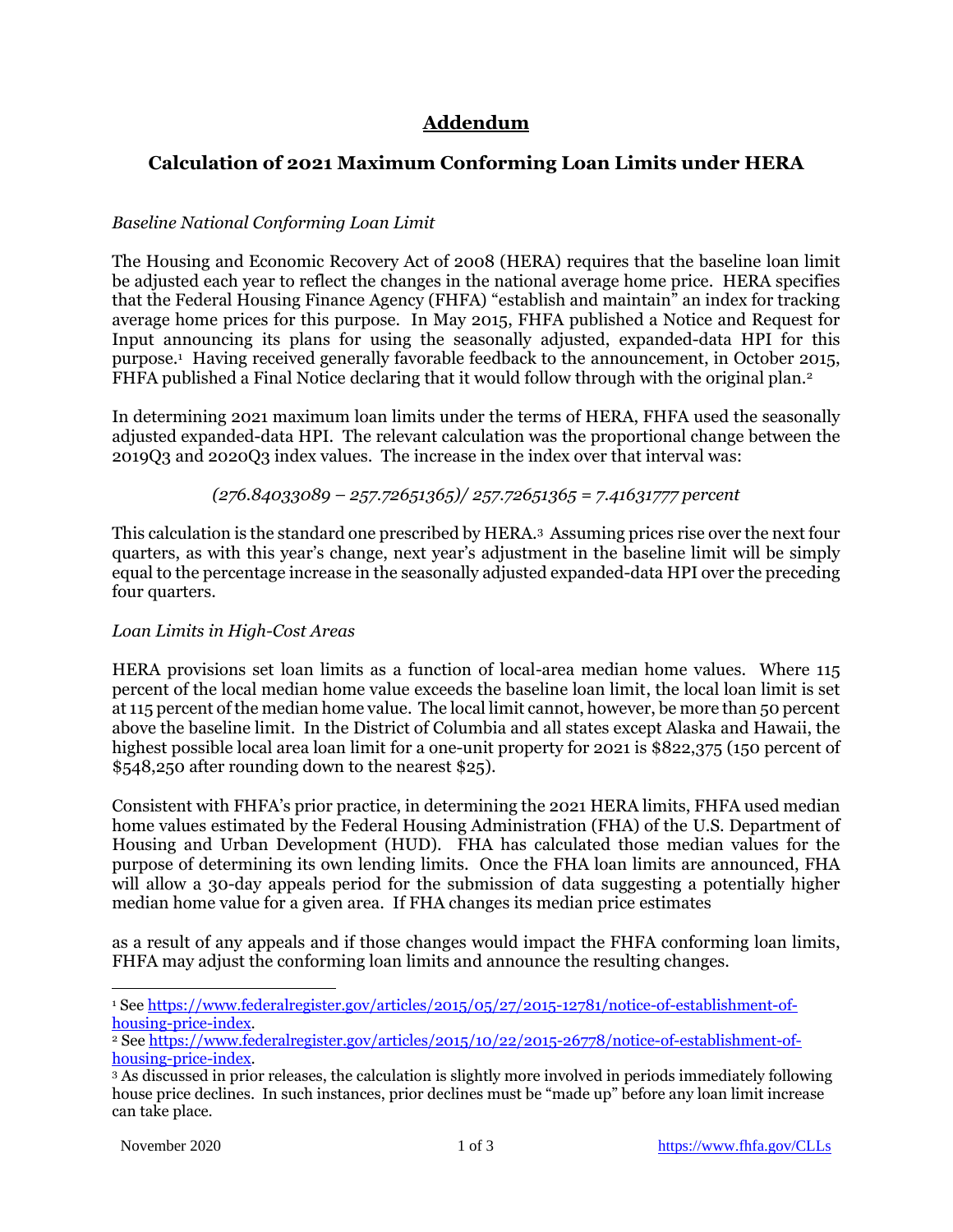When calculating median home values in Metropolitan and Micropolitan Statistical Areas, FHA used the Metropolitan and Micropolitan area definitions set forth in OMB Bulletin 20-01, which was published in March 2020. 4

In determining the 2021 HERA loan limits in high-cost areas, FHFA continued its policy of not permitting declines relative to prior HERA limits. While HERA did not explicitly prohibit declines in high-cost area loan limits, that approach is consistent with the statutory procedure for responding to changes in prices on a national basis. Consistent with this policy, the 2021 loan limits reflect the higher of the limits calculated for 2021 under the HERA formula and the HERA loan limits for years 2009 through 2020.

#### *Alaska, Hawaii, Guam and the U.S. Virgin Islands*

Special statutory provisions provide for a baseline maximum loan limit that is 50 percent higher in Alaska, Hawaii, Guam, and the U.S. Virgin Islands than in the contiguous U.S. Because the baseline loan limit for the contiguous U.S. rose for 2021, the baseline loan limit in these statutorily defined areas also increased and, after providing the higher limit, the individual values are rounded down to the nearest \$25.

#### *Loan Limits for Multi-Unit Properties*

HERA requires that baseline maximum loan limits for two-, three-, and four-unit properties be increased by the same percentage as the increase in the one-unit limit. Accordingly, the baseline maximum conforming loan limit for two-, three-, and four-unit properties have been increased by roughly 7.41631777 percent. The individual values have been rounded down to the nearest \$50, consistent with the rounding practice for the baseline one-unit loan limit. For most areas other than Alaska, Hawaii, Guam, and the U.S. Virgin Islands, the maximum loan limits for 2021 are \$702,000, \$848,500, and \$1,054,500 for two-, three- and four-unit homes respectively.

In high-cost areas, the two-, three-, and four-unit maximum loans limits are calculated by taking 115 percent of the local one-unit median home value and multiplying the product by 2-, 3-, and 4 unit multipliers. Those multipliers correspond to the ratios of the 2-, 3-, and 4-unit baseline loan limit to the one-unit limit identified in HERA.<sup>5</sup> The result is then compared to the local ceiling loan limit (for the relevant-sized property) to ensure that the loan limit is not set above the ceiling for the area.

### *Acquisitions of Loans Originated in Certain Prior Years*

Under a series of laws enacted over the past several years, including the Economic Stimulus Act of 2008, the American Recovery and Reinvestment Act of 2009, Public Law 111-88, and Public Law 111-242, higher conforming loan limits have applied to Fannie Mae and Freddie Mac acquisitions of certain seasoned mortgages. In past years, acquired loans that were originated

<sup>4</sup> See [https://www.whitehouse.gov/wp-content/uploads/2020/03/Bulletin-20-01.pdf.](https://www.whitehouse.gov/wp-content/uploads/2020/03/Bulletin-20-01.pdf)

<sup>5</sup> The two-unit, three-, and four-unit multiples are 1.28021583 (=\$533,850/\$417,000), 1.54748201 (=\$645,300/\$417,000), and 1.92314149 (=\$801,950/\$417,000) respectively. Note that the ratios have been calculated using the *initial* baseline loan limits specified in HERA and not the 2021 baseline loan limits. The multipliers would be trivially different if the new baseline loan limits were used to form the ratios. (The differences would be a function of rounding). To maintain consistency over time, FHFA intends to continue using the ratios implicit in the original HERA loan limits.